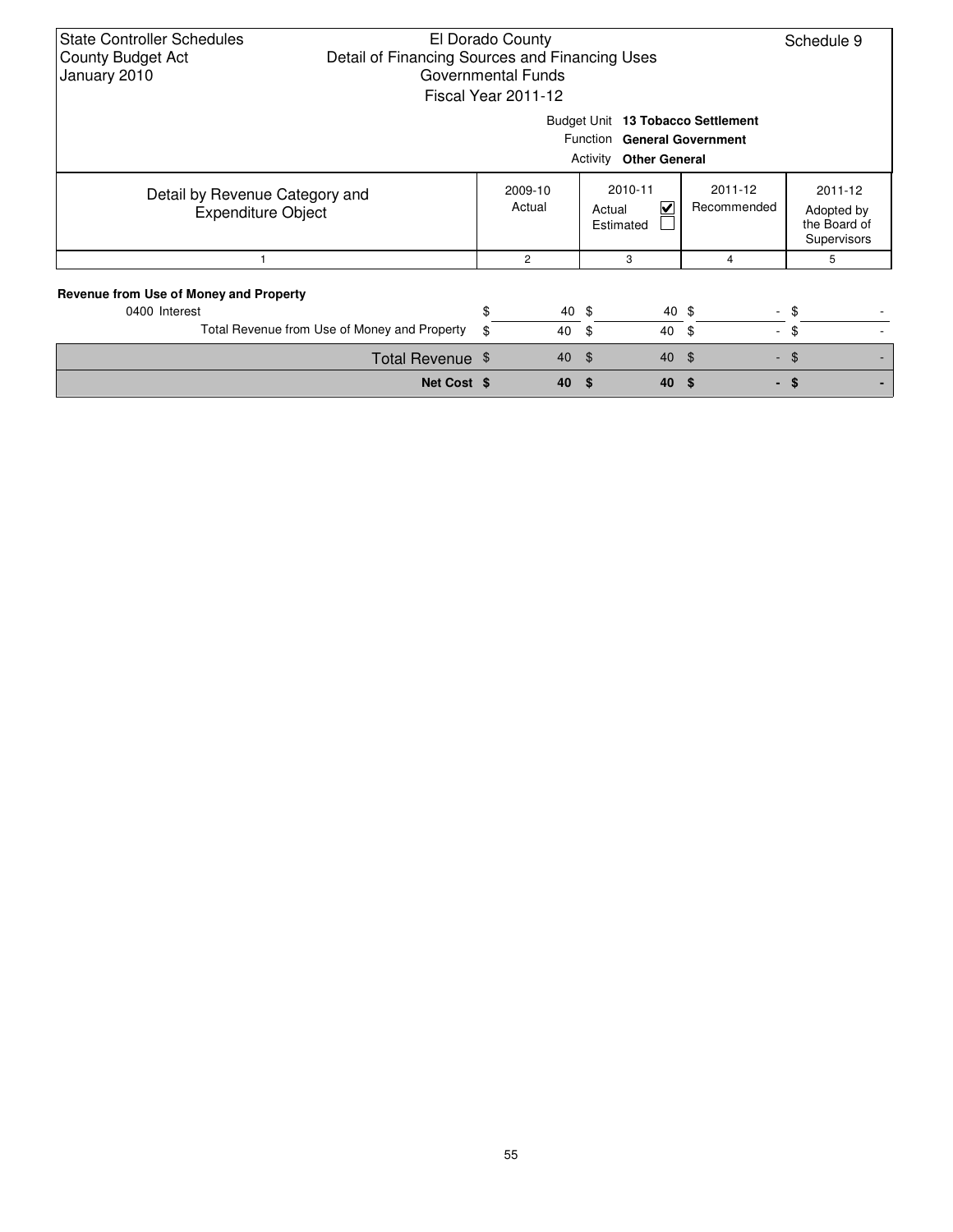State Controller Schedules County Budget Act January 2010

## El Dorado County Detail of Financing Sources and Financing Uses Governmental Funds Fiscal Year 2011-12

Schedule 9

Budget Unit **13 Federal Forest Reserve**

|                                                             |                   |                | Function General Government<br><b>Activity Other General</b> |                |                        |                            |                                                      |
|-------------------------------------------------------------|-------------------|----------------|--------------------------------------------------------------|----------------|------------------------|----------------------------|------------------------------------------------------|
| Detail by Revenue Category and<br><b>Expenditure Object</b> | 2009-10<br>Actual |                | 2010-11<br>$\overline{\mathsf{v}}$<br>Actual<br>Estimated    |                | 2011-12<br>Recommended |                            | 2011-12<br>Adopted by<br>the Board of<br>Supervisors |
| $\mathbf{1}$                                                | $\overline{c}$    |                | 3                                                            |                | 4                      |                            | 5                                                    |
| Revenue from Use of Money and Property<br>0400 Interest     | \$<br>903 \$      |                | 410 \$                                                       |                |                        | \$                         |                                                      |
| Total Revenue from Use of Money and Property                | \$<br>903         | \$             | 410 \$                                                       |                |                        | \$                         |                                                      |
| Intergovernmental Revenue - Federal                         |                   |                |                                                              |                |                        |                            |                                                      |
| 1070 Federal - Forest Reserve Revenue                       | \$<br>236,765 \$  |                | 213,381 \$                                                   |                | 53,019                 | \$                         | 53,019                                               |
| Total Intergovernmental Revenue - Federal                   | \$<br>236,765     | \$             | 213,381                                                      | \$             | 53,019                 | \$                         | 53,019                                               |
| Total Revenue \$                                            | 237,668           | $\mathfrak{L}$ | 213,791                                                      | $\mathfrak{L}$ | 53,019                 | $\boldsymbol{\mathsf{\$}}$ | 53,019                                               |
| <b>Services and Supplies</b>                                |                   |                |                                                              |                |                        |                            |                                                      |
| 4300 Professional and Specialized Services                  | \$                | - \$           | 7,234 \$                                                     |                |                        | - \$                       |                                                      |
| 4400 Publication and Legal Notices                          | 133               |                |                                                              |                |                        |                            |                                                      |
| 4501 Special Projects                                       | 281,283           |                | 99,398                                                       |                |                        |                            |                                                      |
| <b>Total Services and Supplies</b>                          | \$<br>281,416 \$  |                | 106,632 \$                                                   |                |                        | \$                         |                                                      |
| <b>Other Financing Uses</b>                                 |                   |                |                                                              |                |                        |                            |                                                      |
| 7000 Operating Transfers Out                                | \$<br>227,158 \$  |                | 132,337 \$                                                   |                | 53,019                 | -\$                        | 53,019                                               |
| <b>Total Other Financing Uses</b>                           | \$<br>227,158     | \$             | 132,337                                                      | \$             | 53,019                 | \$                         | 53,019                                               |
| Total Expenditures/Appropriations \$                        | 508,574           | \$             | 238,969                                                      | $\mathfrak{F}$ | 53,019                 | $\boldsymbol{\mathsf{S}}$  | 53,019                                               |
| Net Cost \$                                                 | (270, 906)        | \$             | $(25, 178)$ \$                                               |                |                        | \$.                        |                                                      |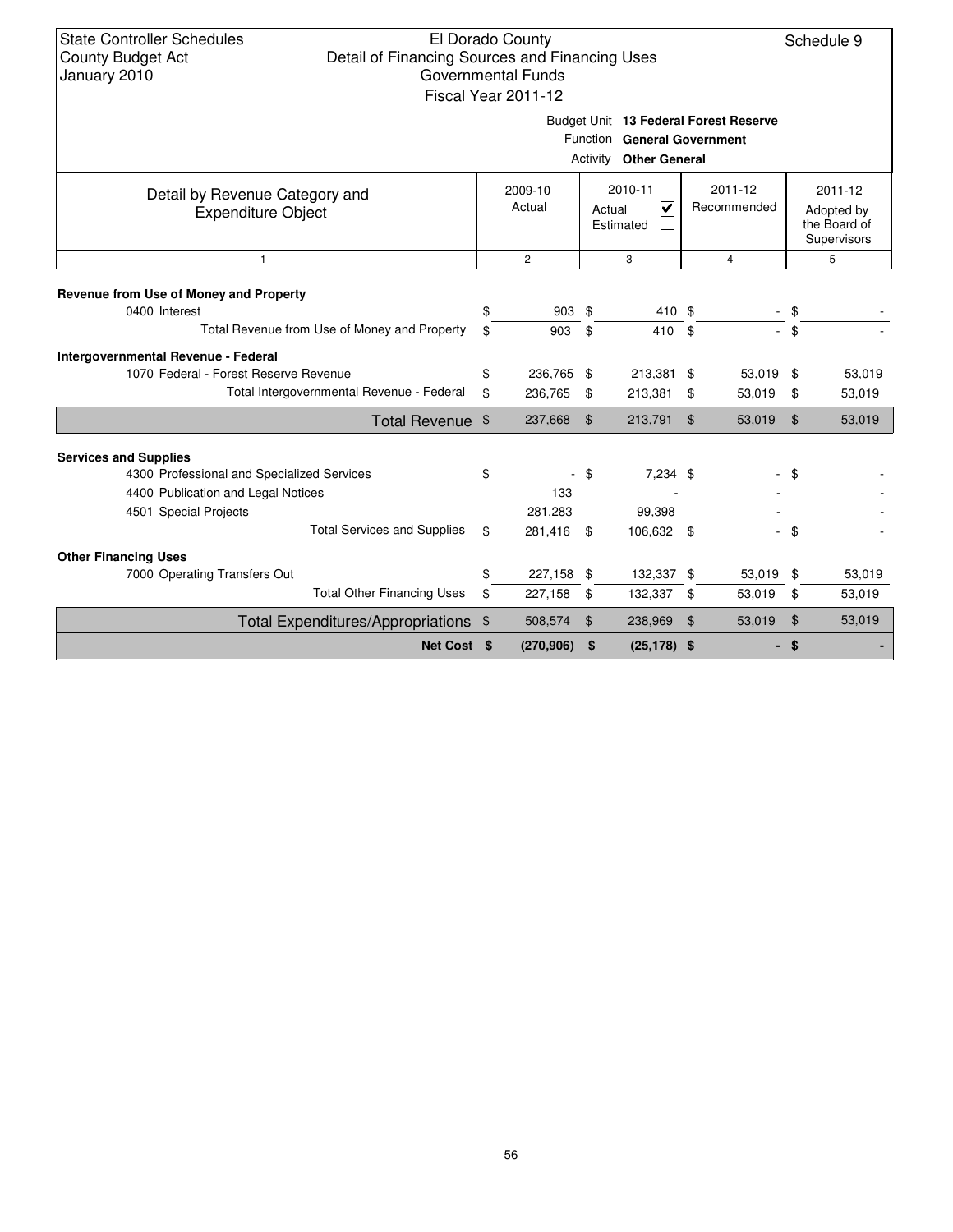| <b>State Controller Schedules</b><br>El Dorado County<br>Detail of Financing Sources and Financing Uses<br><b>County Budget Act</b><br>Governmental Funds<br>January 2010<br>Fiscal Year 2011-12 |          |                       |                |                                     |                            |                                                      |  |  |  |
|--------------------------------------------------------------------------------------------------------------------------------------------------------------------------------------------------|----------|-----------------------|----------------|-------------------------------------|----------------------------|------------------------------------------------------|--|--|--|
| Budget Unit 13 Community Enhancement<br>Function General Government<br>Activity<br><b>Other General</b>                                                                                          |          |                       |                |                                     |                            |                                                      |  |  |  |
| Detail by Revenue Category and<br><b>Expenditure Object</b>                                                                                                                                      |          | 2009-10<br>Actual     |                | 2010-11<br>⊽<br>Actual<br>Estimated | $2011 - 12$<br>Recommended | 2011-12<br>Adopted by<br>the Board of<br>Supervisors |  |  |  |
| $\mathbf{1}$                                                                                                                                                                                     |          | $\overline{2}$        |                | 3                                   | 4                          | 5                                                    |  |  |  |
| Revenue from Use of Money and Property<br>0400 Interest<br>Total Revenue from Use of Money and Property                                                                                          | \$<br>\$ | 901<br>901            | -\$<br>\$      | 525 \$<br>525                       | \$<br>÷.                   | \$<br>\$                                             |  |  |  |
| Total Revenue \$                                                                                                                                                                                 |          | 901                   | $\mathfrak{L}$ | 525                                 | \$                         | $-$ \$                                               |  |  |  |
| <b>Other Financing Uses</b><br>7000 Operating Transfers Out<br><b>Total Other Financing Uses</b>                                                                                                 | \$<br>\$ | 118,902 \$<br>118,902 | \$             | 198,123 \$<br>198,123               | - \$<br>$\sim$             | \$<br>\$                                             |  |  |  |
| Total Expenditures/Appropriations \$                                                                                                                                                             |          | 118,902               | \$             | 198,123                             | \$                         | \$<br>٠                                              |  |  |  |
| Net Cost \$                                                                                                                                                                                      |          | $(118,001)$ \$        |                | $(197,598)$ \$                      |                            | \$<br>. .                                            |  |  |  |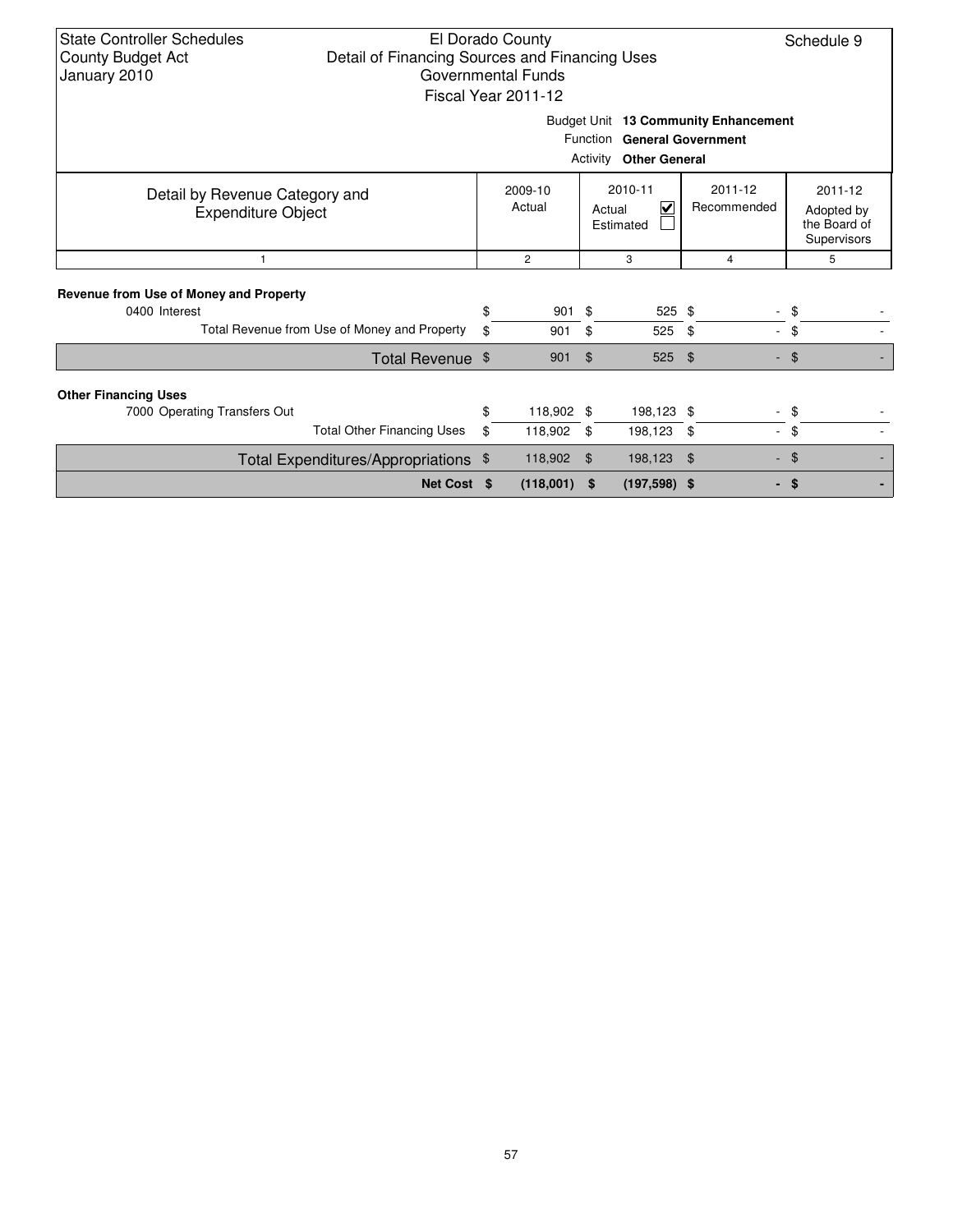State Controller Schedules County Budget Act January 2010

#### El Dorado County Detail of Financing Sources and Financing Uses Governmental Funds Fiscal Year 2011-12

Schedule 9

Budget Unit **15 Gen Fund Other Operations**

Function **General Government**

|                                                             |    |                   |      | $\frac{1}{2}$ unchord general government<br><b>Activity Other General</b> |      |                        |      |                                                      |
|-------------------------------------------------------------|----|-------------------|------|---------------------------------------------------------------------------|------|------------------------|------|------------------------------------------------------|
| Detail by Revenue Category and<br><b>Expenditure Object</b> |    | 2009-10<br>Actual |      | 2010-11<br>$\checkmark$<br>Actual<br>Estimated                            |      | 2011-12<br>Recommended |      | 2011-12<br>Adopted by<br>the Board of<br>Supervisors |
| $\mathbf{1}$                                                |    | $\mathbf{2}$      |      | 3                                                                         |      | $\overline{4}$         |      | 5                                                    |
| <b>Taxes</b>                                                |    |                   |      |                                                                           |      |                        |      |                                                      |
| 0100 Property Taxes - Current Secured                       | \$ | 54,715,797 \$     |      | 51,714,582 \$                                                             |      | 50,400,000 \$          |      | 50,964,721                                           |
| 0110 Property Taxes - Current Unsecured                     |    | 1,075,522         |      | 1,037,339                                                                 |      | 968,280                |      | 1,022,298                                            |
| 0120 Property Taxes - Prior Secured                         |    | (8,539)           |      | (8, 171)                                                                  |      | (30,000)               |      | (8,053)                                              |
| 0130 Property Taxes - Prior Unsecured                       |    | 38,103            |      | 92,474                                                                    |      | 100,000                |      | 91,133                                               |
| 0140 Supplemental Property Taxes - Current                  |    | (66, 844)         |      | (8,789)                                                                   |      | 120,000                |      | (8,662)                                              |
| 0150 Supplemental Property Taxes - Prior                    |    | 582,088           |      | 314,420                                                                   |      | 250,000                |      | 309,861                                              |
| 0160 Sales and Use Tax                                      |    | 6,142,430         |      | 6,518,983                                                                 |      | 6,400,000              |      | 6,518,983                                            |
| 0162 In-Lieu Local Sales and Use Tax                        |    | 1,841,824         |      | 2,107,712                                                                 |      | 1,841,824              |      | 2,107,712                                            |
| 0171 Hotel and Motel Occupancy Tax                          |    | 1,557,929         |      | 1,631,326                                                                 |      | 1,557,929              |      | 1,631,326                                            |
| 0172 Property Transfer Tax                                  |    | 1,230,381         |      | 1,240,679                                                                 |      | 1,230,381              |      | 1,240,679                                            |
| 0174 Timber Yield Tax                                       |    | 7,381             |      | 8,854                                                                     |      | 7,381                  |      | 8,854                                                |
| 0178 Tax Loss Reserve                                       |    | 3,871,824         |      | 3,609,648                                                                 |      | 2,600,000              |      | 2,600,000                                            |
| 0179 Property Tax In-Lieu of Vehicle License Fee            |    | 17,394,699        |      | 16,313,122                                                                |      | 15,660,239             |      | 16,076,582                                           |
| <b>Total Taxes</b>                                          | \$ | 88,382,595        | - \$ | 84,572,178 \$                                                             |      | 81,106,034             | - \$ | 82,555,434                                           |
|                                                             |    |                   |      |                                                                           |      |                        |      |                                                      |
| <b>Licenses, Permits and Franchises</b>                     |    |                   |      |                                                                           |      |                        |      |                                                      |
| 0251 Franchise - Garbage                                    | \$ | 332,706 \$        |      | 260,000 \$                                                                |      | 275,000 \$             |      | 275,000                                              |
| 0252 Franchise - Cable                                      |    | 435,136           |      | 407,709                                                                   |      | 435,136                |      | 407,709                                              |
| Total Licenses, Permits and Franchises                      | \$ | 767,842 \$        |      | 667,709 \$                                                                |      | 710,136                | -\$  | 682,709                                              |
| <b>Fines, Forfeitures and Penalties</b>                     |    |                   |      |                                                                           |      |                        |      |                                                      |
| 0360 Penalties and Costs on Delinquent Taxes                | S  | 328,111           | \$   | 297,340                                                                   | \$   | 275,000                | \$   | 297,340                                              |
| Total Fines, Forfeitures and Penalties                      | \$ | 328,111           | \$   | 297,340                                                                   | -\$  | 275,000                | \$   | 297,340                                              |
| Revenue from Use of Money and Property                      |    |                   |      |                                                                           |      |                        |      |                                                      |
| 0400 Interest                                               | \$ | 44,859            | \$   | 49,512 \$                                                                 |      | 44,859                 | \$   | 49,512                                               |
| Total Revenue from Use of Money and Property                | \$ | 44,859            | - \$ | 49,512 \$                                                                 |      | 44,859                 | \$   | 49,512                                               |
| Intergovernmental Revenue - State                           |    |                   |      |                                                                           |      |                        |      |                                                      |
| 0540 State - Motor Vehicle In-lieu Tax                      | \$ |                   | - \$ | $315,012$ \$                                                              |      |                        | -\$  |                                                      |
| 0543 State - Vehicle License Collection                     |    | 66,131            |      | 66,131                                                                    |      | 66,131                 |      | 66,131                                               |
| 0544 State - Veh Lic Realignment - MentHlth                 |    | 905,629           |      | 798,214                                                                   |      | 871,304                |      | 871,304                                              |
| 0545 State - Veh Lic Realignment - Health                   |    | 5,299,032         |      | 4,670,525                                                                 |      | 5,140,061              |      | 5,140,061                                            |
| 0546 State - Veh Lic Realignment - Soc Serv                 |    | 237,083           |      | 208,963                                                                   |      | 237,083                |      | 237,083                                              |
| 0780 State - Disaster Relief                                |    | 124,701           |      |                                                                           |      |                        |      |                                                      |
| 0820 State - Homeowners' Property Tax Relief                |    | 602,939           |      | 603,316                                                                   |      | 602,939                |      | 603,316                                              |
| 0880 State - Other                                          |    |                   |      | 238,902                                                                   |      |                        |      |                                                      |
| 0881 State - Mandated Reimbursements                        |    | 645,741           |      | 323,092                                                                   |      | 20,000                 |      | 20,000                                               |
| 0882 State - Open Space Subvention                          |    |                   |      |                                                                           |      |                        |      |                                                      |
| Total Intergovernmental Revenue - State                     | \$ | 7,881,257         | \$   | 7,224,155                                                                 | - \$ | 6,937,518              | -\$  | 6,937,895                                            |
| Intergovernmental Revenue - Federal                         |    |                   |      |                                                                           |      |                        |      |                                                      |
| 1080 Federal - Grazing Fee                                  | \$ | 96 \$             |      | 84 \$                                                                     |      | 96                     | \$   | 84                                                   |
| 1090 Federal - In-Lieu Taxes                                |    | 183,609           |      | 183,793                                                                   |      | 183,609                |      | 183,793                                              |
| Total Intergovernmental Revenue - Federal                   | \$ | 183,705 \$        |      | 183,877 \$                                                                |      | 183,705 \$             |      | 183,877                                              |
|                                                             |    |                   |      |                                                                           |      |                        |      |                                                      |
| <b>Revenue Other Governmental Agencies</b>                  | \$ |                   |      |                                                                           |      |                        |      |                                                      |
| 1200 Other - Governmental Agencies                          |    | 264,749 \$        |      | 190,196 \$                                                                |      | 244,300 \$             |      | 190,196                                              |
| 1207 Shingle Springs Rancheria                              |    | 2,500,000         |      | 2,600,000                                                                 |      | 2,500,000              |      | 2,500,000                                            |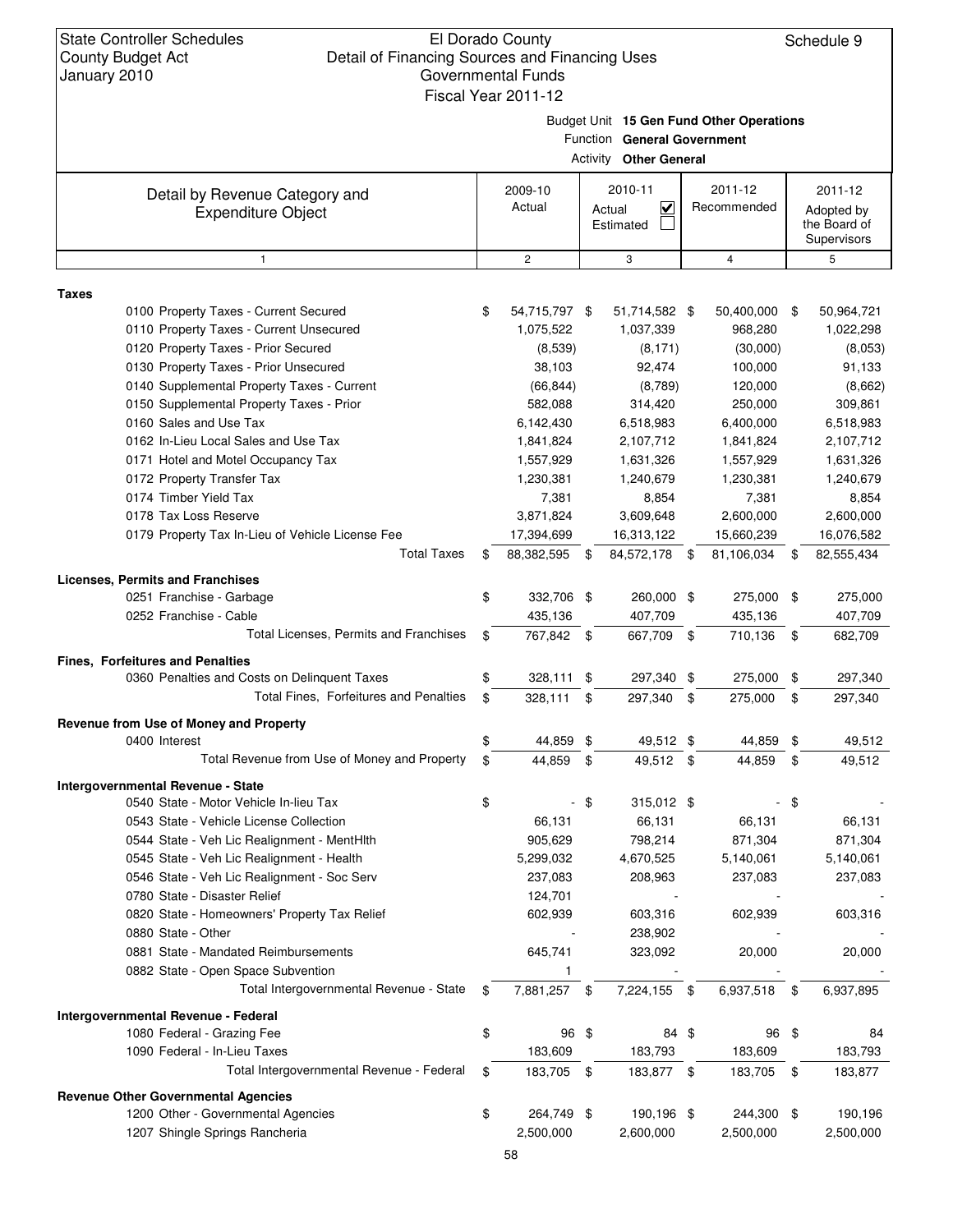## El Dorado County Detail of Financing Sources and Financing Uses Governmental Funds Fiscal Year 2011-12

Schedule 9

Budget Unit **15 Gen Fund Other Operations**

|                                                                        |                     |        | Function General Government<br><b>Activity Other General</b> |                |                             |     |                                                      |  |
|------------------------------------------------------------------------|---------------------|--------|--------------------------------------------------------------|----------------|-----------------------------|-----|------------------------------------------------------|--|
| Detail by Revenue Category and<br><b>Expenditure Object</b>            | 2009-10<br>Actual   |        | 2010-11<br>$\overline{\mathbf{v}}$<br>Actual<br>Estimated    |                | 2011-12<br>Recommended      |     | 2011-12<br>Adopted by<br>the Board of<br>Supervisors |  |
| $\mathbf{1}$                                                           | $\mathbf{2}$        |        | 3                                                            |                | $\overline{4}$              |     | 5                                                    |  |
| Total Revenue Other Governmental Agencies                              | \$<br>2,764,749     | \$     | 2,790,196                                                    | \$             | 2,744,300                   | \$  | 2,690,196                                            |  |
| <b>Charges for Services</b>                                            |                     |        |                                                              |                |                             |     |                                                      |  |
| 1300 Assessment and Tax Collection Fees                                | \$<br>2,223,819 \$  |        | 2,372,034 \$                                                 |                | 2,313,661                   | \$  | 2,419,475                                            |  |
| 1600 Recording Fees                                                    | 169,669             |        | 185,405                                                      |                | 176,524                     |     | 189,113                                              |  |
| 1800 Interfund Revenue                                                 | 2,735,327           |        | 2,264,616                                                    |                | 2,180,784                   |     | 1,903,858                                            |  |
| <b>Total Charges for Services</b>                                      | \$<br>5,128,815     | -\$    | 4,822,055                                                    | \$             | 4,670,969                   | \$  | 4,512,446                                            |  |
| <b>Miscellaneous Revenues</b>                                          |                     |        |                                                              |                |                             |     |                                                      |  |
| 1940 Miscellaneous Revenue                                             | \$<br>17,106 \$     |        | 85,968 \$                                                    |                |                             | \$  |                                                      |  |
| 1952 Unclaimed Cash                                                    |                     |        | 27,139                                                       |                |                             |     |                                                      |  |
| 1999 Special Revenue Clearing                                          | 1,655               |        |                                                              |                |                             |     |                                                      |  |
| <b>Total Miscellaneous Revenues</b>                                    | \$<br>18,761 \$     |        | 113,106 \$                                                   |                | $\mathcal{L}_{\mathcal{A}}$ | \$  |                                                      |  |
|                                                                        |                     |        |                                                              |                |                             |     |                                                      |  |
| <b>Other Financing Sources</b><br>2020 Operating Transfers In          | 277,861 \$          |        |                                                              |                | 1,500,000                   | \$  |                                                      |  |
|                                                                        | \$                  |        | 1,670,017 \$                                                 |                |                             |     | 1,554,476                                            |  |
| <b>Total Other Financing Sources</b>                                   | \$<br>277,861       | \$     | 1,670,017                                                    | \$             | 1,500,000                   | \$  | 1,554,476                                            |  |
| <b>Residual Equity Transfers</b>                                       |                     |        |                                                              |                |                             |     |                                                      |  |
| 2100 Residual Equity Transfers In                                      | \$                  | - \$   | 137,519 \$                                                   |                |                             | \$  |                                                      |  |
| <b>Total Residual Equity Transfers</b>                                 | \$                  | $-$ \$ | 137,519                                                      | \$             | $\overline{\phantom{a}}$    | \$  |                                                      |  |
| <b>Total Revenue</b>                                                   | \$<br>105,778,554   |        | \$102,527,665                                                | $\mathfrak{F}$ | 98,172,521                  | \$  | 99,463,885                                           |  |
|                                                                        |                     |        |                                                              |                |                             |     |                                                      |  |
| <b>Salaries and Employee Benefits</b>                                  |                     |        |                                                              |                |                             |     |                                                      |  |
| 3000 Permanent Employees / Elected Officials                           | \$<br>$9,954$ \$    |        | 18,673 \$                                                    |                | 20,000                      | \$  | 20,000                                               |  |
| <b>Total Salaries and Employee Benefits</b>                            | \$<br>9,954         | \$     | 18,673                                                       | \$             | 20,000                      | \$  | 20,000                                               |  |
| <b>Services and Supplies</b>                                           |                     |        |                                                              |                |                             |     |                                                      |  |
| 4300 Professional and Specialized Services                             | \$<br>261,274 \$    |        | 237,424 \$                                                   |                | 121,250                     | \$  | 130,250                                              |  |
| 4400 Publication and Legal Notices                                     | 7,624               |        | 6,959                                                        |                | 8,500                       |     | 8,500                                                |  |
| 4501 Special Projects                                                  | 200,000             |        | 4,121                                                        |                | 200,000                     |     | 215,000                                              |  |
| <b>Total Services and Supplies</b>                                     | \$<br>468,898       | \$     | 248,504                                                      | \$             | 329,750                     | \$  | 353,750                                              |  |
| <b>Other Charges</b>                                                   |                     |        |                                                              |                |                             |     |                                                      |  |
| 5240 Contribution To Non-county Governmental                           | \$<br>554,463 \$    |        | 311,405 \$                                                   |                | 293,879                     | \$  | 562,823                                              |  |
| 5300 Interfund Expenditures                                            | 8,000               |        |                                                              |                |                             |     |                                                      |  |
| <b>Total Other Charges</b>                                             | \$<br>562,463       | \$     | 311,405                                                      | - \$           | 293,879                     | -\$ | 562,823                                              |  |
| <b>Other Financing Uses</b>                                            |                     |        |                                                              |                |                             |     |                                                      |  |
| 7000 Operating Transfers Out                                           | \$<br>14,586,626 \$ |        | 12,886,157 \$                                                |                | 12,577,524 \$               |     | 12,564,859                                           |  |
| <b>Total Other Financing Uses</b>                                      | \$<br>14,586,626 \$ |        | 12,886,157                                                   | \$             | 12,577,524                  | \$  | 12,564,859                                           |  |
|                                                                        |                     |        |                                                              |                |                             |     |                                                      |  |
| <b>Intrafund Transfers</b>                                             |                     |        |                                                              |                |                             |     |                                                      |  |
| 7225 Intrafnd: Central Duplicating<br><b>Total Intrafund Transfers</b> | \$<br>132 \$        |        |                                                              | \$             |                             | \$  |                                                      |  |
|                                                                        | \$<br>$132$ \$      |        |                                                              | \$             |                             | \$  |                                                      |  |
| <b>Intrafund Abatement</b>                                             |                     |        |                                                              |                |                             |     |                                                      |  |
| 7367 Intrfnd Abatemnt: Child Support Services                          | \$<br>$(44,890)$ \$ |        | $(133,206)$ \$                                               |                | (120, 848)                  | \$  | (120, 848)                                           |  |
| <b>Total Intrafund Abatement</b>                                       | \$<br>(44,890)      | \$     | $(133,206)$ \$                                               |                | (120, 848)                  | \$  | (120, 848)                                           |  |
| <b>Appropriations for Contingencies</b>                                |                     |        |                                                              |                |                             |     |                                                      |  |
| 7700 Contingency                                                       | \$                  | - \$   |                                                              | - \$           | 5,200,000 \$                |     | 5,400,000                                            |  |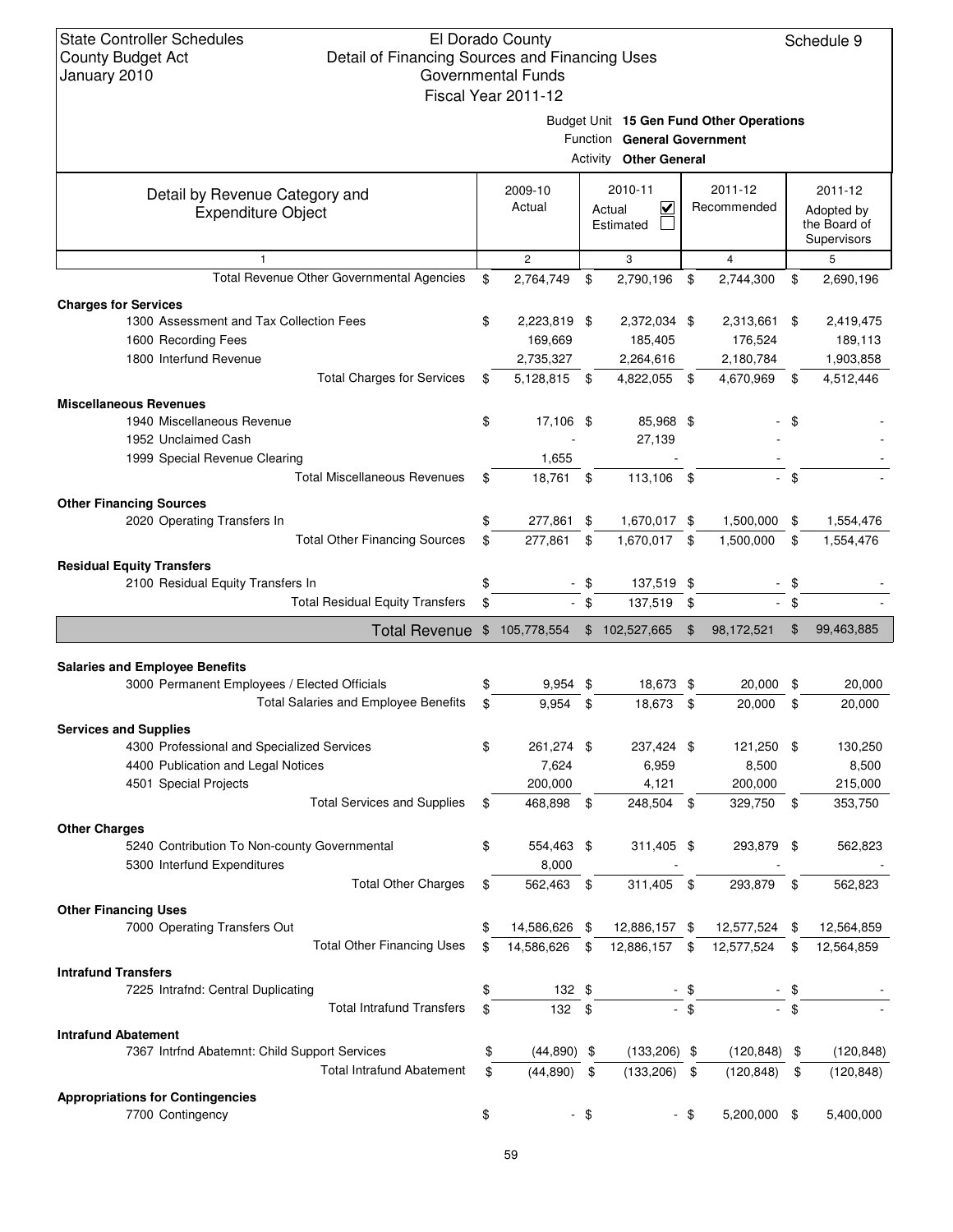| <b>State Controller Schedules</b><br>El Dorado County                      |                                               |    |                          |             |                                          |             |            | Schedule 9   |            |
|----------------------------------------------------------------------------|-----------------------------------------------|----|--------------------------|-------------|------------------------------------------|-------------|------------|--------------|------------|
| Detail of Financing Sources and Financing Uses<br><b>County Budget Act</b> |                                               |    |                          |             |                                          |             |            |              |            |
| January 2010<br>Governmental Funds                                         |                                               |    |                          |             |                                          |             |            |              |            |
|                                                                            |                                               |    | Fiscal Year 2011-12      |             |                                          |             |            |              |            |
|                                                                            |                                               |    |                          |             |                                          |             |            |              |            |
|                                                                            |                                               |    |                          |             | Budget Unit 15 Gen Fund Other Operations |             |            |              |            |
|                                                                            |                                               |    |                          |             | Function General Government              |             |            |              |            |
|                                                                            |                                               |    |                          | Activity    | <b>Other General</b>                     |             |            |              |            |
|                                                                            |                                               |    |                          |             |                                          |             |            |              |            |
| Detail by Revenue Category and<br><b>Expenditure Object</b>                |                                               |    | 2009-10                  | 2010-11     |                                          |             | 2011-12    |              | 2011-12    |
|                                                                            |                                               |    | Actual                   | ⊽<br>Actual |                                          | Recommended |            | Adopted by   |            |
|                                                                            |                                               |    |                          | Estimated   |                                          |             |            | the Board of |            |
|                                                                            |                                               |    |                          |             |                                          |             |            | Supervisors  |            |
|                                                                            |                                               |    | $\overline{2}$           | 3           |                                          | 4           |            | 5            |            |
|                                                                            | <b>Total Appropriations for Contingencies</b> | \$ | $\overline{\phantom{a}}$ | \$          | $\overline{\phantom{0}}$                 | \$          | 5,200,000  | \$           | 5,400,000  |
| <b>Prior Period Adjustment</b>                                             |                                               |    |                          |             |                                          |             |            |              |            |
| 9999 Prior Period Adjustment                                               |                                               | \$ | $(220,000)$ \$           |             |                                          | - \$        |            | - \$         |            |
|                                                                            | <b>Total Prior Period Adjustment</b>          | \$ | $(220,000)$ \$           |             | $\sim$                                   | - \$        |            | - \$         |            |
| Total Expenditures/Appropriations \$                                       |                                               |    | 15,363,183               | \$.         | 13,331,533                               | \$.         | 18,300,305 | \$           | 18,780,584 |
|                                                                            | Net Cost \$                                   |    | 90,415,372               | S           | 89,196,132                               | \$          | 79,872,216 | S            | 80,683,301 |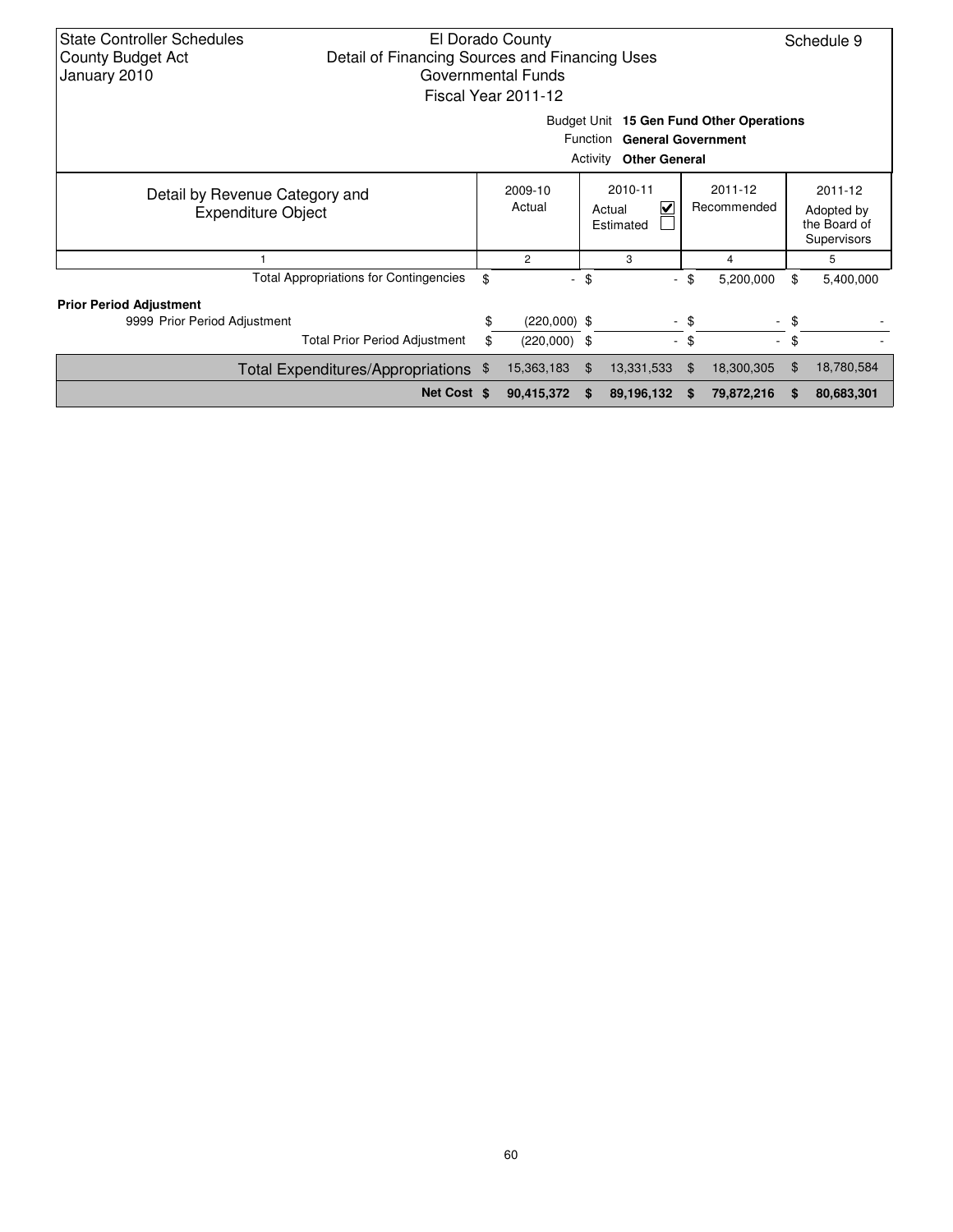State Controller Schedules County Budget Act January 2010

# El Dorado County Detail of Financing Sources and Financing Uses Governmental Funds

Schedule 9

| Fiscal Year 2011-12                                                                 |          |                        |                                                           |    |                        |               |                                                      |  |  |  |  |
|-------------------------------------------------------------------------------------|----------|------------------------|-----------------------------------------------------------|----|------------------------|---------------|------------------------------------------------------|--|--|--|--|
| Budget Unit 19 Grand Jury<br>Function Public Protection<br>Activity <b>Judicial</b> |          |                        |                                                           |    |                        |               |                                                      |  |  |  |  |
| Detail by Revenue Category and<br><b>Expenditure Object</b>                         |          | 2009-10<br>Actual      | 2010-11<br>$\overline{\mathbf{v}}$<br>Actual<br>Estimated |    | 2011-12<br>Recommended |               | 2011-12<br>Adopted by<br>the Board of<br>Supervisors |  |  |  |  |
| 1                                                                                   |          | $\mathbf{2}$           | 3                                                         |    | $\overline{4}$         |               | 5                                                    |  |  |  |  |
| <b>Salaries and Employee Benefits</b>                                               |          | $216$ \$               | 209 \$                                                    |    |                        |               |                                                      |  |  |  |  |
| 3060 Employer Share - Workers' Compensation<br>Total Salaries and Employee Benefits | \$<br>\$ | 216                    | 209 \$<br>- \$                                            |    | 148 \$<br>148          | \$            | 148<br>148                                           |  |  |  |  |
|                                                                                     |          |                        |                                                           |    |                        |               |                                                      |  |  |  |  |
| <b>Services and Supplies</b>                                                        |          |                        |                                                           |    |                        |               |                                                      |  |  |  |  |
| 4041 Cnty Pass thru Telephone Chrges to Depts                                       | \$       | $11 \text{ } $$<br>489 | 3                                                         | \$ |                        | \$            |                                                      |  |  |  |  |
| 4080 Household Expense                                                              |          |                        | 4                                                         |    |                        |               |                                                      |  |  |  |  |
| 4100 Insurance - Premium<br>4127 Grand Jury Expense                                 |          | 17,038<br>27,741       | 11,512<br>27,273                                          |    | 11,550<br>10,500       |               | 11,550<br>10,500                                     |  |  |  |  |
| 4197 Maintenance - Building Supplies                                                |          |                        | 344                                                       |    |                        |               |                                                      |  |  |  |  |
| 4260 Office Expense                                                                 |          | 1,133                  | 1,218                                                     |    | 747                    |               | 747                                                  |  |  |  |  |
| 4261 Postage                                                                        |          | 231                    | 110                                                       |    | 100                    |               | 100                                                  |  |  |  |  |
| 4266 Printing / Duplicating                                                         |          | 136                    | 103                                                       |    |                        |               |                                                      |  |  |  |  |
| 4300 Professional and Specialized Services                                          |          | 675                    | 518                                                       |    |                        |               |                                                      |  |  |  |  |
| 4320 Verbatim Report - Transcription                                                |          |                        | 4,608                                                     |    |                        |               |                                                      |  |  |  |  |
| 4400 Publication and Legal Notices                                                  |          |                        | 242                                                       |    |                        |               |                                                      |  |  |  |  |
| 4420 Rents and Leases - Equipment                                                   |          | 2,577                  | 2,207                                                     |    | 2,000                  |               | 2,000                                                |  |  |  |  |
| 4461 Minor Equipment                                                                |          | 658                    |                                                           |    |                        |               |                                                      |  |  |  |  |
| 4503 Staff Development                                                              |          | 1,490                  | 1,590                                                     |    |                        |               |                                                      |  |  |  |  |
| 4600 Transportation and Travel                                                      |          | 1,210                  | 508                                                       |    |                        |               |                                                      |  |  |  |  |
| 4602 Employee - Private Auto Mileage                                                |          | 27,475                 | 27,694                                                    |    | 10,500                 |               | 10,500                                               |  |  |  |  |
| 4604 Volunteer - Private Auto Mileage                                               |          |                        | 56                                                        |    |                        |               |                                                      |  |  |  |  |
| <b>Total Services and Supplies</b>                                                  | \$       | 80,864 \$              | 77,989 \$                                                 |    | 35,397 \$              |               | 35,397                                               |  |  |  |  |
| <b>Intrafund Transfers</b>                                                          |          |                        |                                                           |    |                        |               |                                                      |  |  |  |  |
| 7220 Intrafnd: Telephone Equipment and Support                                      | \$       | $353$ \$               | $353$ \$                                                  |    | $300*$                 |               | 300                                                  |  |  |  |  |
| 7223 Intrafnd: Mail Service                                                         |          | 831                    | 1,022                                                     |    | 1,007                  |               | 1,007                                                |  |  |  |  |
| 7224 Intrafnd: Stores Support                                                       |          | 357                    | 187                                                       |    | 69                     |               | 69                                                   |  |  |  |  |
| 7225 Intrafnd: Central Duplicating                                                  |          | 2,668                  | 1,685                                                     |    |                        |               |                                                      |  |  |  |  |
| 7227 Intrafnd: Internal Data Processing                                             |          | 1,903                  | 1,786                                                     |    | 1,633                  |               | 1,633                                                |  |  |  |  |
| 7229 Intrafnd: PC Support                                                           |          | 167                    |                                                           |    |                        |               |                                                      |  |  |  |  |
| 7231 Intrafnd: IS Programming Support                                               |          | 270                    | 360                                                       |    |                        |               |                                                      |  |  |  |  |
| 7234 Intrafnd: Network Support                                                      |          | 2,410                  | 2,581                                                     |    | 1,868                  |               | 1,868                                                |  |  |  |  |
| <b>Total Intrafund Transfers</b>                                                    | \$       | 8,959                  | 7,974 \$<br>\$                                            |    | 4,877                  | \$            | 4,877                                                |  |  |  |  |
| Total Expenditures/Appropriations \$                                                |          | 90,039                 | $\,$<br>86,172 \$                                         |    | 40,422                 | \$            | 40,422                                               |  |  |  |  |
| Net Cost \$                                                                         |          | $(90,039)$ \$          | $(86, 172)$ \$                                            |    | (40, 422)              | $\frac{1}{2}$ | (40, 422)                                            |  |  |  |  |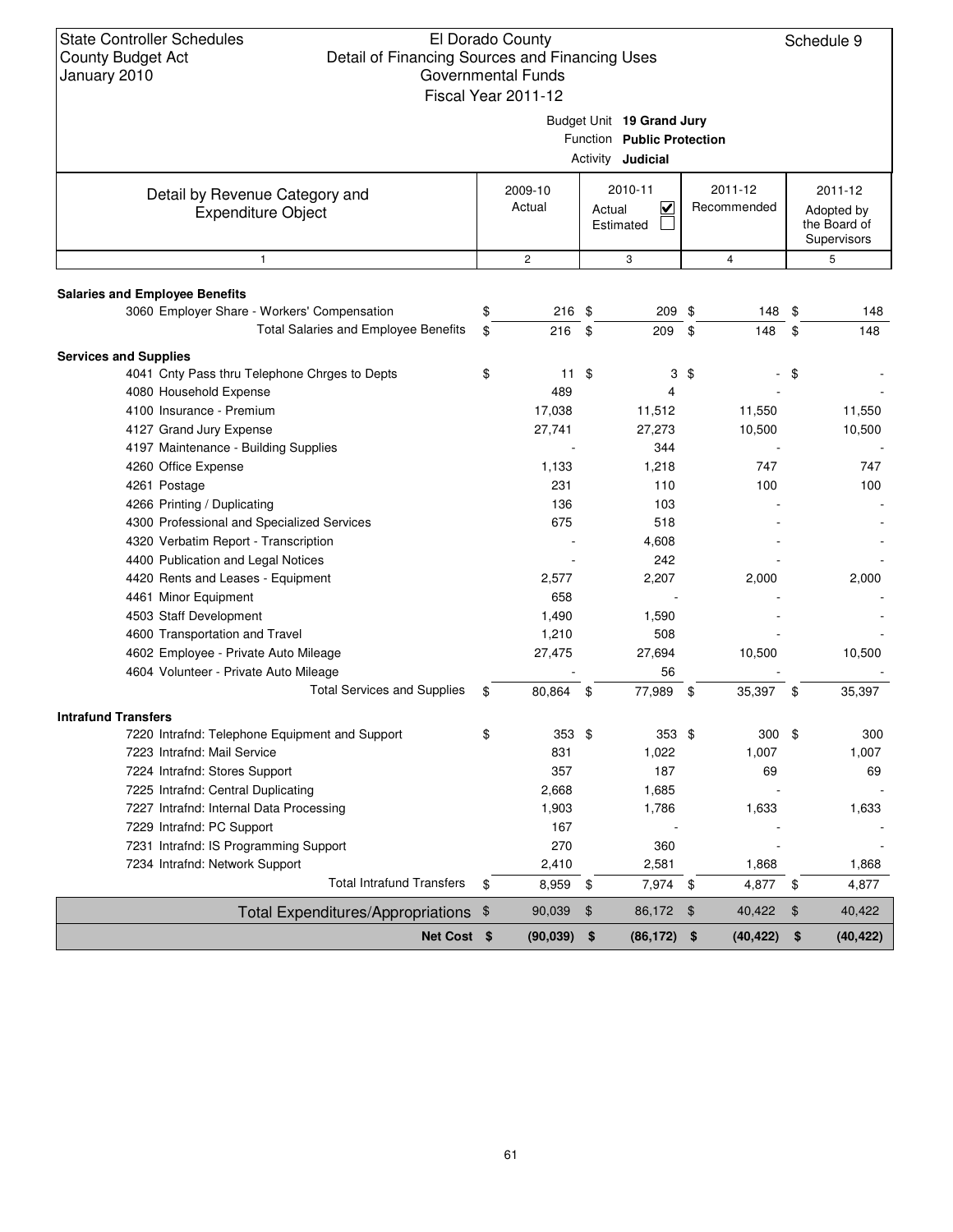## El Dorado County Detail of Financing Sources and Financing Uses Governmental Funds Fiscal Year 2011-12

Budget Unit **20 Superior Court MOE**

|                                                                     |                    |                    | Function Public Protection |     |                |      |              |
|---------------------------------------------------------------------|--------------------|--------------------|----------------------------|-----|----------------|------|--------------|
|                                                                     |                    |                    | Activity <b>Judicial</b>   |     |                |      |              |
| Detail by Revenue Category and                                      | 2009-10            | 2010-11<br>2011-12 |                            |     |                |      | 2011-12      |
| <b>Expenditure Object</b>                                           | Actual             |                    | V<br>Actual                |     | Recommended    |      | Adopted by   |
|                                                                     |                    |                    | Estimated                  |     |                |      | the Board of |
|                                                                     |                    |                    |                            |     |                |      | Supervisors  |
| $\mathbf{1}$                                                        | $\overline{2}$     |                    | 3                          |     | $\overline{4}$ |      | 5            |
| <b>Fines, Forfeitures and Penalties</b>                             |                    |                    |                            |     |                |      |              |
| 0300 Vehicle Code Fines                                             | \$<br>4,467 \$     |                    | 4,930 \$                   |     | $5,000$ \$     |      | 5,000        |
| 0301 Vehicle Code Fines - Court                                     | 489,896            |                    | 565,171                    |     | 350,000        |      | 350,000      |
| 0320 Other Court Fines                                              | 30,529             |                    | 40,503                     |     | 25,000         |      | 25,000       |
| 0322 Criminal Justice Construction                                  | 56                 |                    |                            |     |                |      |              |
| Total Fines, Forfeitures and Penalties                              | \$<br>524,947 \$   |                    | 610,605 \$                 |     | 380,000        | - \$ | 380,000      |
| Intergovernmental Revenue - State                                   |                    |                    |                            |     |                |      |              |
| 0880 State - Other                                                  | 79,163 \$          |                    | 74,205 \$                  |     | $90,000$ \$    |      | 90,000       |
| Total Intergovernmental Revenue - State                             | \$<br>79,163       | \$                 | 74,205 \$                  |     | 90,000         | \$   | 90,000       |
| <b>Charges for Services</b>                                         |                    |                    |                            |     |                |      |              |
| 1500 Court Fees and Costs                                           | \$<br>$3,583$ \$   |                    | $2,743$ \$                 |     | $7,000$ \$     |      | 7,000        |
| 1504 Summary Judgment                                               | 4,566              |                    | 4,779                      |     |                |      |              |
| 1510 Traffic School Bail - VC42007                                  | 605,917            |                    | 561,760                    |     | 710,000        |      | 710,000      |
| 1511 Traffic School Fees - VC42007.1                                | 129,675            |                    | 117,161                    |     | 125,000        |      | 125,000      |
| 1512 Cite Fees - PC1463.07 GC29550                                  | 7,111              |                    | 3,790                      |     | 5,000          |      | 5,000        |
| 1513 AB233 - County Share State Penalty                             | 334,096            |                    | 316,251                    |     | 325,000        |      | 325,000      |
| 1517 Conflict Attorney Reimbursement                                | 885                |                    | 1,542                      |     |                |      |              |
| 1742 Miscellaneous Copy Fees                                        | 34                 |                    | $\mathbf{1}$               |     | 150            |      | 150          |
| <b>Total Charges for Services</b>                                   | \$<br>1,085,867    | - \$               | 1,008,028                  | -\$ | 1,172,150      | \$   | 1,172,150    |
| <b>Miscellaneous Revenues</b>                                       |                    |                    |                            |     |                |      |              |
| 1942 Miscellaneous Reimbursement                                    | \$<br>14,346 \$    |                    | 22,647 \$                  |     | 2,500          | \$   | 2,500        |
| <b>Total Miscellaneous Revenues</b>                                 | \$<br>14,346       | - \$               | 22,647 \$                  |     | 2,500          | \$   | 2,500        |
| Total Revenue \$                                                    | 1,704,323          | $\mathfrak{F}$     | 1,715,484                  | \$  | 1,644,650      | \$   | 1,644,650    |
|                                                                     |                    |                    |                            |     |                |      |              |
| <b>Services and Supplies</b><br>4020 Clothing and Personal Supplies | \$<br>353 \$       |                    |                            | -\$ |                | \$   |              |
| 4080 Household Expense                                              | 32                 |                    | 132                        |     |                |      |              |
| 4120 Jury and Witness Expense                                       |                    |                    | 835                        |     |                |      |              |
| 4300 Professional and Specialized Services                          | 572,514            |                    | 520,020                    |     | 360,000        |      | 360,000      |
| 4310 Contractual Services Program                                   | 680,752            |                    | 591,664                    |     | 675,000        |      | 675,000      |
| 4316 Appointed Counsel - Juveniles                                  |                    |                    |                            |     | 20,000         |      | 20,000       |
| 4317 Criminal Investigation                                         | 46,757             |                    | 51,794                     |     | 50,000         |      | 50,000       |
| 4320 Verbatim Report - Transcription                                |                    |                    | 1,114                      |     |                |      |              |
| 4323 Psychiatric Medical Services                                   | 68,026             |                    | 74,847                     |     | 50,000         |      | 50,000       |
| 4324 Medical, Dental and Lab Services                               | 425                |                    |                            |     |                |      |              |
| 4608 Hotel Accommodations                                           | 286                |                    |                            |     |                |      |              |
| <b>Total Services and Supplies</b>                                  | \$<br>1,369,145    | - \$               | 1,240,406 \$               |     | 1,155,000      | \$   | 1,155,000    |
|                                                                     |                    |                    |                            |     |                |      |              |
| <b>Other Charges</b><br>5142 Audit Findings                         | \$<br>272,725 \$   |                    | 489,182 \$                 |     | 465,000 \$     |      | 465,000      |
| 5240 Contribution To Non-county Governmental                        | 327,269            |                    | 333,638                    |     | 350,000        |      | 350,000      |
| 5242 AB233 Court Revenue Maint of Effort (MOE)                      | 962,209            |                    | 970,241                    |     | 851,283        |      | 971,283      |
| <b>Total Other Charges</b>                                          | \$<br>1,562,203 \$ |                    | 1,793,061 \$               |     | 1,666,283      | \$   | 1,786,283    |
| <b>Intrafund Transfers</b>                                          |                    |                    |                            |     |                |      |              |
| 7200 Intrafund Transfers                                            | \$<br>75 \$        |                    |                            | \$  |                | - \$ |              |
|                                                                     | 62                 |                    |                            |     |                |      |              |
|                                                                     |                    |                    |                            |     |                |      |              |